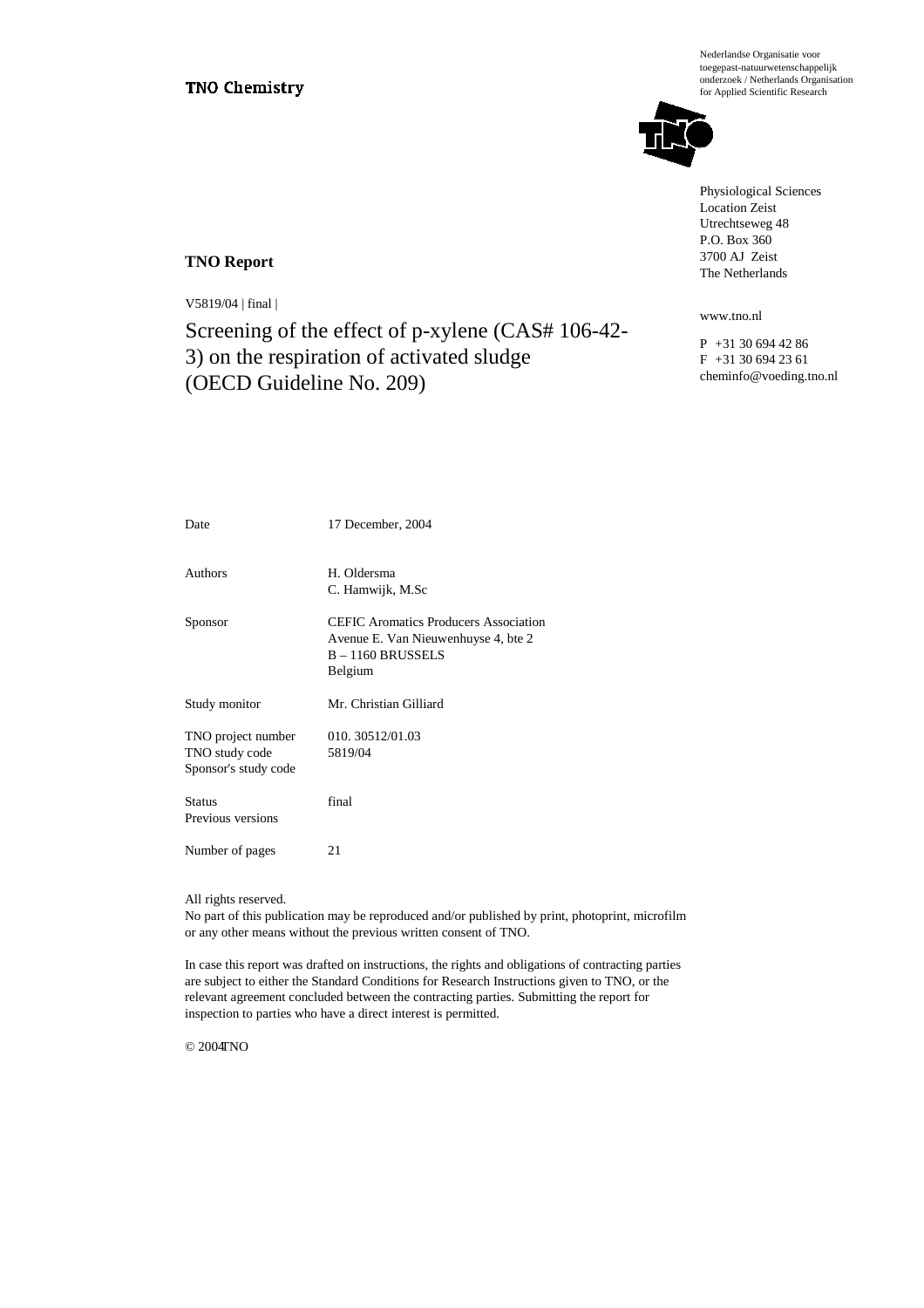# Summary

The effect of p-xylene (CAS# 106-42-3) on the respiration rate of activated sludge from an oxidation ditch treating domestic sewage only, was determined in a respiration inhibition test according to the OECD Guideline No. 209: 'Activated Sludge. Respiration Inhibition Test' and the OECD principles of Good Laboratory Practice.

P-xylene is a colourless transparent liquid with a stated solubility of 156 mg. $l^{-1}$  in water. As the test substance is volatile and aeration was necessary during the test, loss of the test substance during the incubation period was expected. However, this will also be the case in an activated sludge plant. This test is considered to simulate the practice situation. On request of the sponsor, the test was conducted with the limit concentration  $(157 \text{ mg.}^1$  nominal) only, in duplicate.

Mixtures of activated sludge (5.5 g  $(d.w.)$ .]<sup>-1</sup>), synthetic sewage feed and test substance were aerated for 3h at 20  $\pm$  2 °C. The decrease in the oxygen concentration in the mixtures was measured during approximately 10 minutes, and the respiration rate for each test substance concentration was calculated.

The concentrations given in this report are nominal concentrations of the test substance p-xylene. A control test with the reference substance 3,5-dichlorophenol yielded an EC50 value of 5.9 mg.<sup>11</sup>, between 5 and 30 mg.<sup>11</sup>, which is in the range prescribed by the Guideline. The validity criteria of the Guideline were fulfilled.

It was concluded that no inhibition of the respiration rate of activated sludge took place at the limit concentration of p-xylene. Therefore, the NOEC was assessed to be the limit concentration 157 mg. $l^{-1}$ , nominally.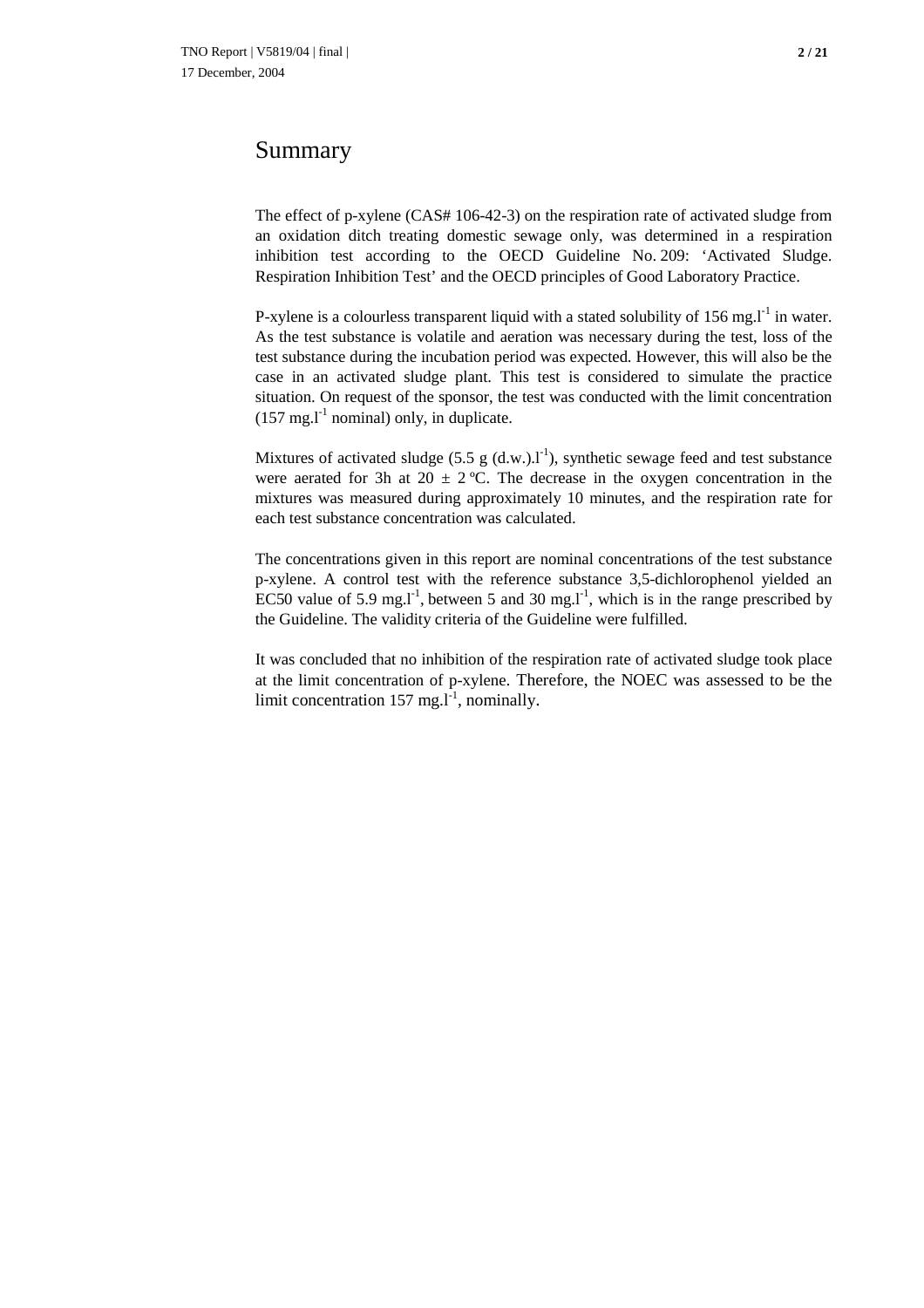# Contents

| $\mathbf{1}$   |  |
|----------------|--|
| 11             |  |
| 1.2            |  |
| 1.3            |  |
| 1.4            |  |
| 1.5            |  |
| 1.6            |  |
| 1.7            |  |
| 1.8            |  |
| $\overline{2}$ |  |
| 2.1            |  |
| 2.2            |  |
| 2.3            |  |
| 2.4            |  |
| $\mathbf{3}$   |  |
| 3.1            |  |
| 3.2            |  |
| 3.3            |  |
| 3.4            |  |
| 3.5            |  |
| 3.6            |  |
| 3.7            |  |
| 4              |  |
| 4.1            |  |
| 4.2            |  |
| 4.3            |  |
| 5              |  |
| 6              |  |
| 7              |  |
| 8              |  |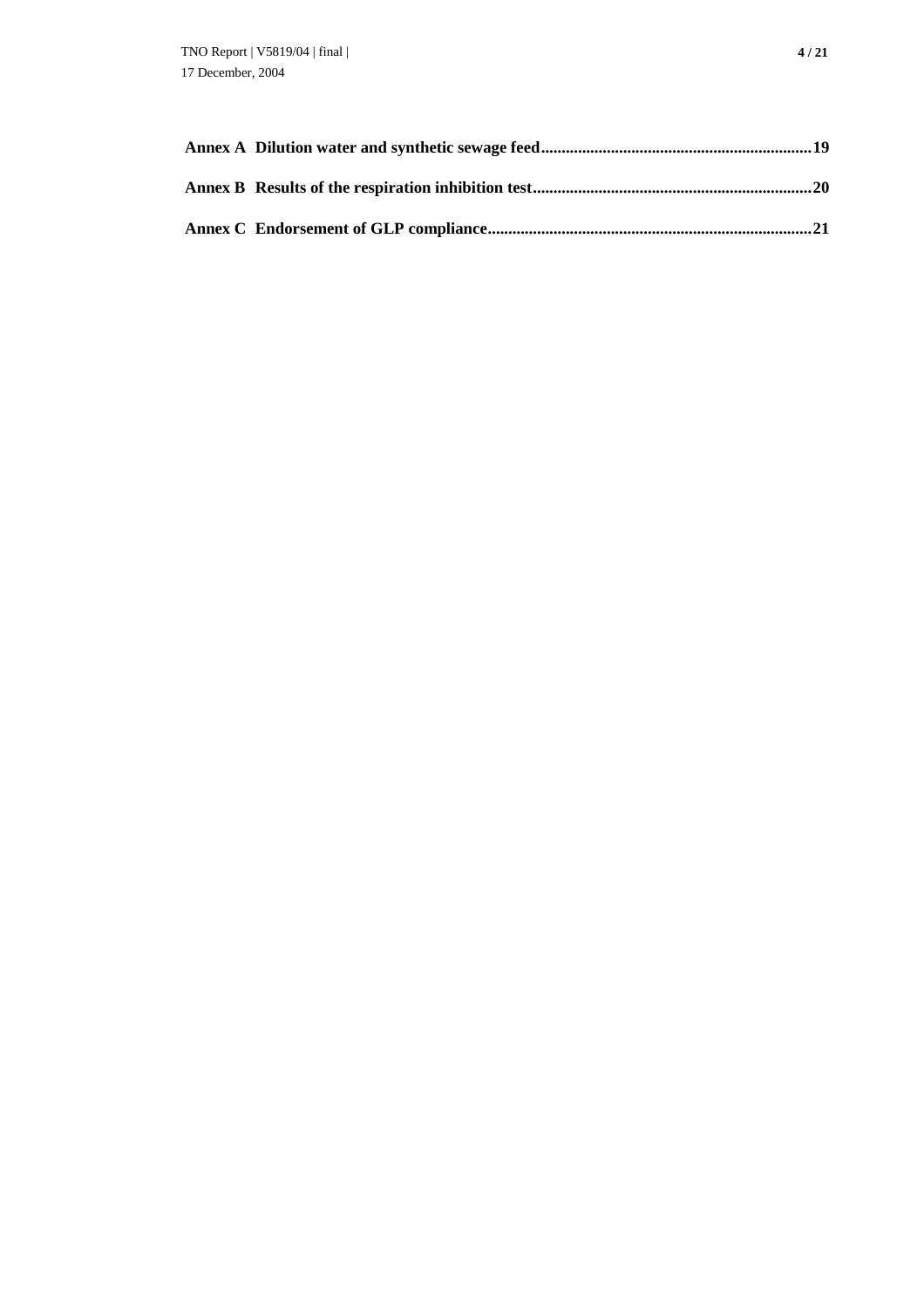CONFIDENTIAL. This report contains confidential and proprietary information of CEFIC Aromatics Producers Association, which must not be disclosed to anyone except the employees of CEFIC Aromatics Producers Association without the express and written approval of CEFIC Aromatics Producers Association.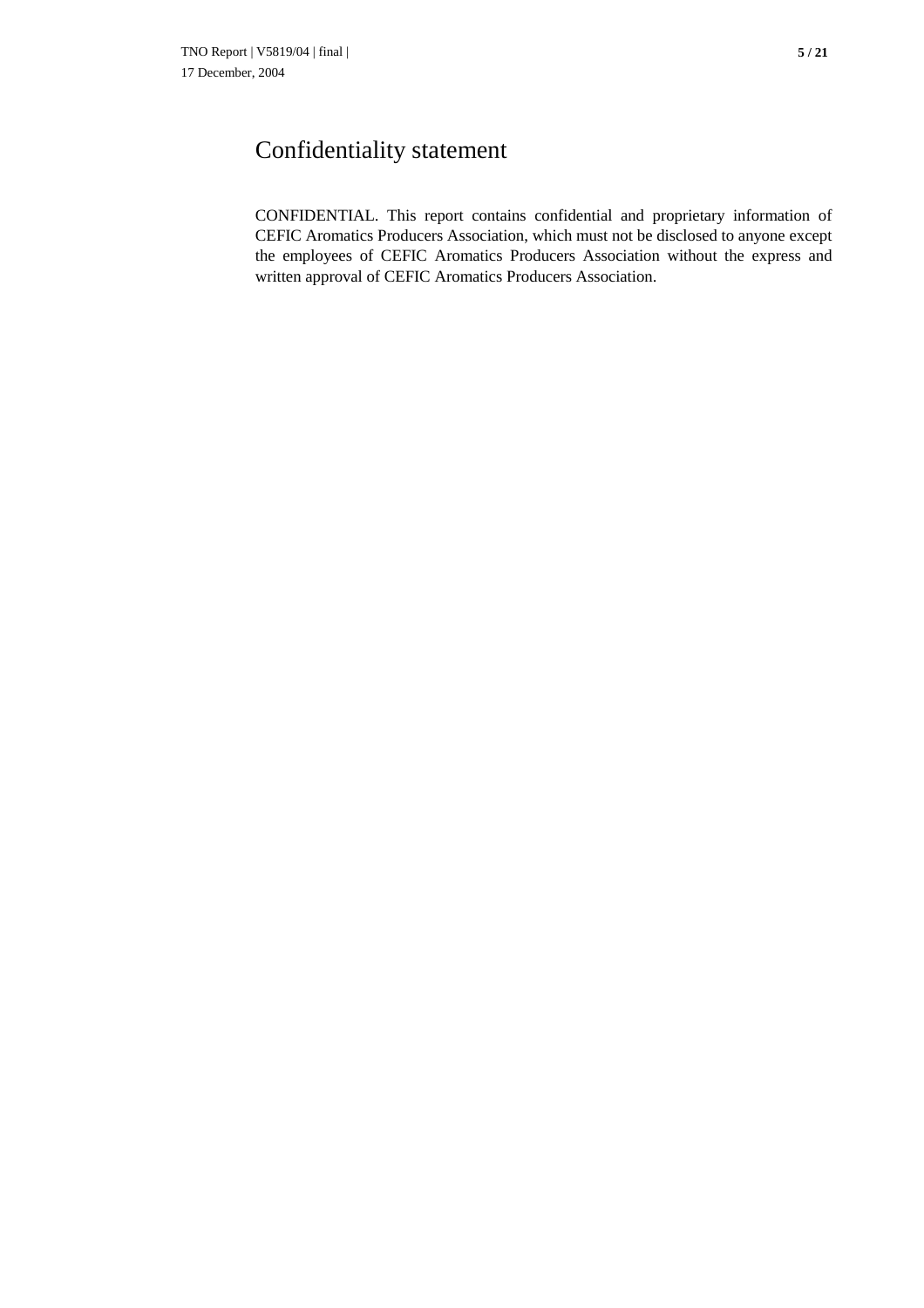# Statement of GLP Compliance

I, the undersigned, hereby declare that this report constitutes a complete, true and accurate representation of the study and its results. All study activities performed by TNO Nutrition and Food Research were carried out in compliance with the current OECD Principles of Good Laboratory Practice (Organisation for Economic Cooperation and Development, Paris, ENV/MC/CHEM (98) 17).

TNO makes no GLP compliance claim for characterisation and verification of the test substance identity and properties; this is the responsibility of the sponsor.

C. Hamwijk, M.Sc *Study Director* Physiological Sciences

Approved by:

A.F.M. Kardinaal, Ph.D *Management* Physiological Sciences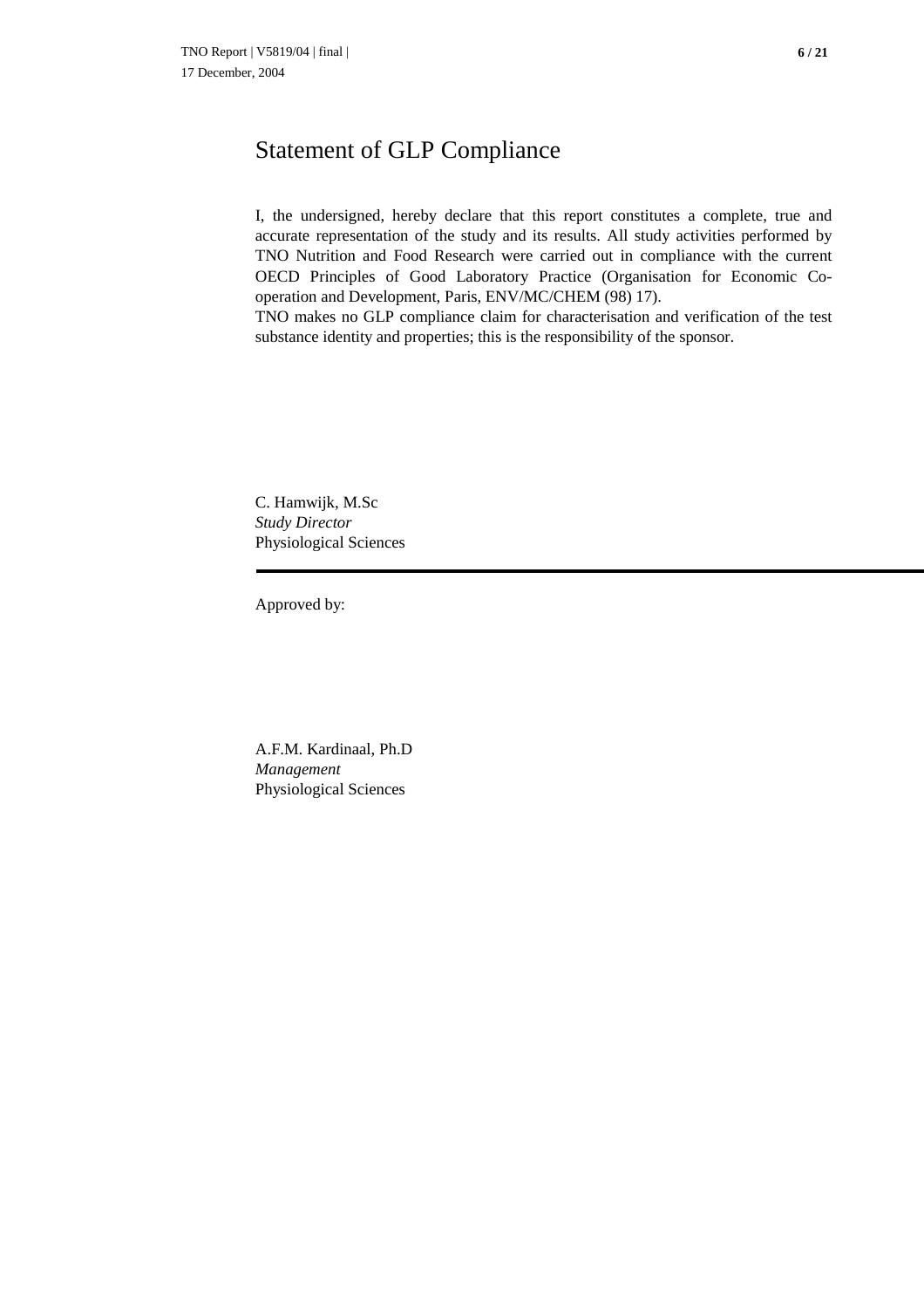# Quality Assurance Statement

| Report title  | <report title=""></report>     |
|---------------|--------------------------------|
| Report number | $<$ report number $>$          |
| Report date   | <date in="" letters=""></date> |

The Study plan was inspected as follows:

| Date of inspection             | Date of report                 |
|--------------------------------|--------------------------------|
| <date in="" letters=""></date> | <date in="" letters=""></date> |

The experimental phase of the study was inspected as follows:

Date of inspection Date of report <date in letters>
<date in letters>
<date in letters

This report was audited as follows:

Date of audit Date of report <date in letters> <date in letters>

I, the undersigned, hereby declare that this report provides an accurate record of the procedures employed and the results obtained in this study; all inspections were reported to the Study Director and to laboratory management on the dates indicated.

Dr G.S. Oostenbrug Date: Quality Assurance Auditor TNO Nutrition and Food Research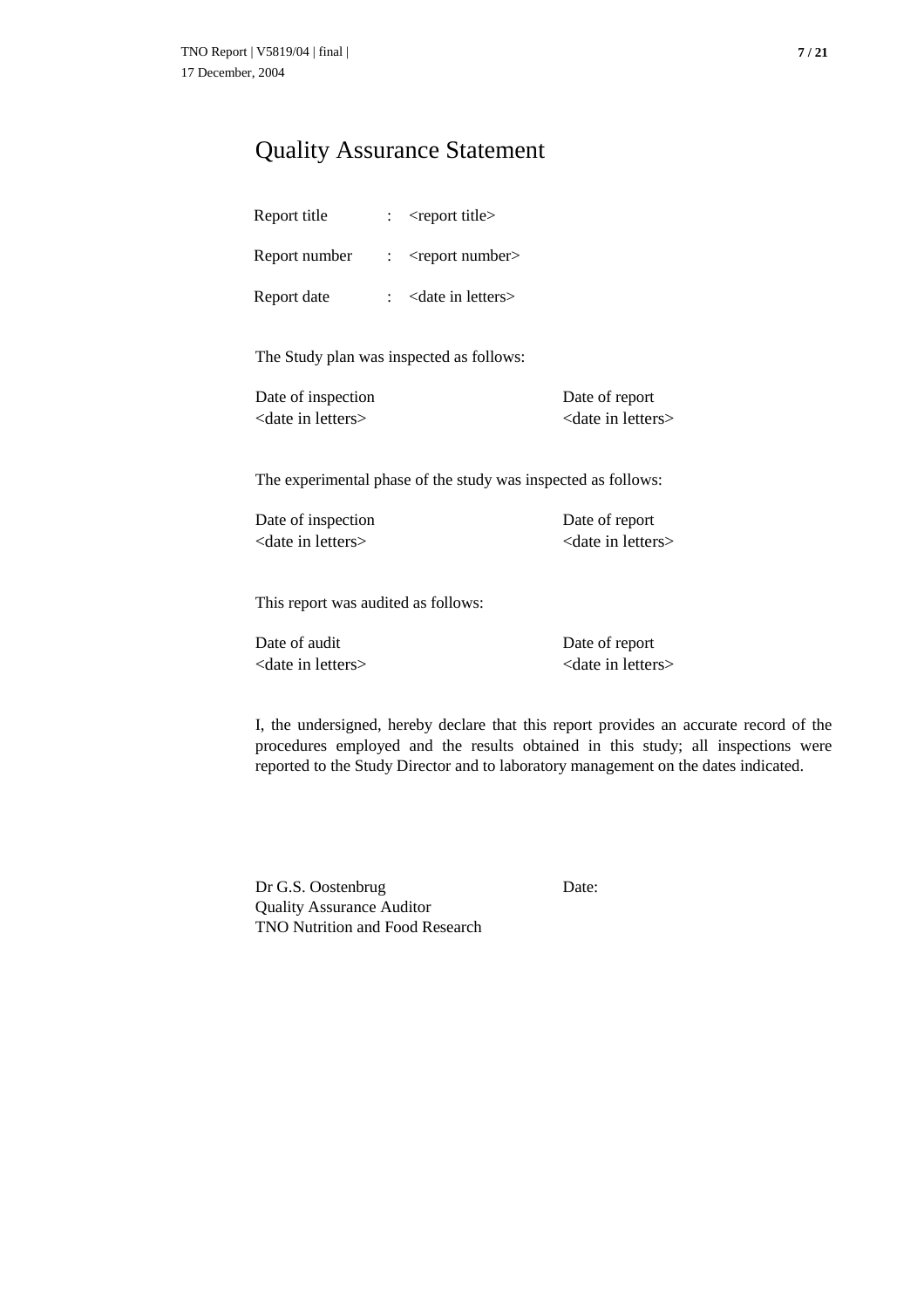# 1 Introduction

### **1.1 Guidelines**

The activated sludge respiration inhibition test was performed as a limit test with a nominal test substance concentration of  $157 \text{ mg.} \text{m}^1$ , essentially according to the OECD Test Guideline No. 209 [2]. The OECD Guideline refers to a concentration range.

### **1.2 Objective**

The objective of the study was to determine the effect of p-xylene on the respiration rate of a sample of activated sludge during an incubation period of three hours.

### **1.3 Justification for the method**

The purpose of this test was to provide a rapid screening to identify substances that may have an effect on aerobic microbial wastewater treatment plants.

### **1.4 Principle of the method**

A mixture of activated sludge, synthetic sewage feed and the highest water soluble concentration of the test substance (limit concentration) or three concentrations of the reference substance were prepared in one litre glass beakers. The mixtures were aerated and after an incubation period of 3 hours at approximately 20 °C a sample of each mixture was placed in a measuring (BOD) flask (volume about 300 ml) and the decrease in the oxygen concentration in each mixture was recorded with an oxygen electrode during a period of approximately 10 minutes.

The respiration rate was calculated from the measurements, and the EC-values were calculated from the concentration-effect curve by an appropriate model [4].

### **1.5 Quality Assurance**

The study was carried out in accordance with the OECD principles of Good Laboratory Practice (GLP) [3].

### **1.6 Relevant dates**

| Study plan signed by Study Director: | 17 August 2004    |
|--------------------------------------|-------------------|
| Date of test:                        | 15 September 2004 |
| Date of reference test:              | 15 September 2004 |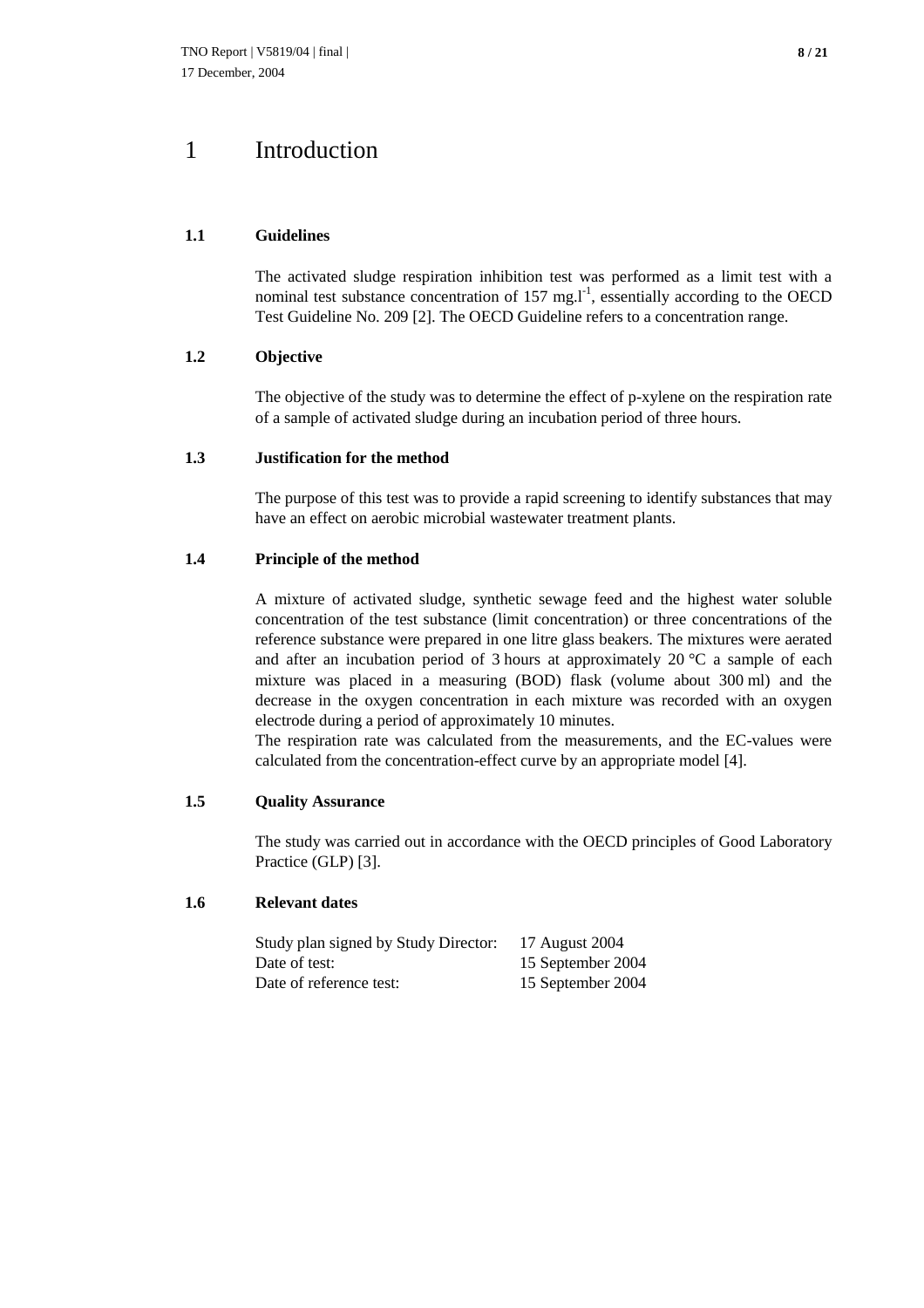## **1.7 Testing facility**

The study was carried out by the Physiological Sciences Department of TNO Nutrition and Food Research. The laboratories of this department are located at:

| <b>Postal address</b> |
|-----------------------|
| P.O. Box 360          |
| 3700 AJ ZEIST         |
| The Netherlands       |
|                       |

## **1.8 Contributing personnel**

C. Hamwijk, M.Sc *Study director*

Drs. T.H.N. Ly H. Oldersma *Technicians*

Physiological Sciences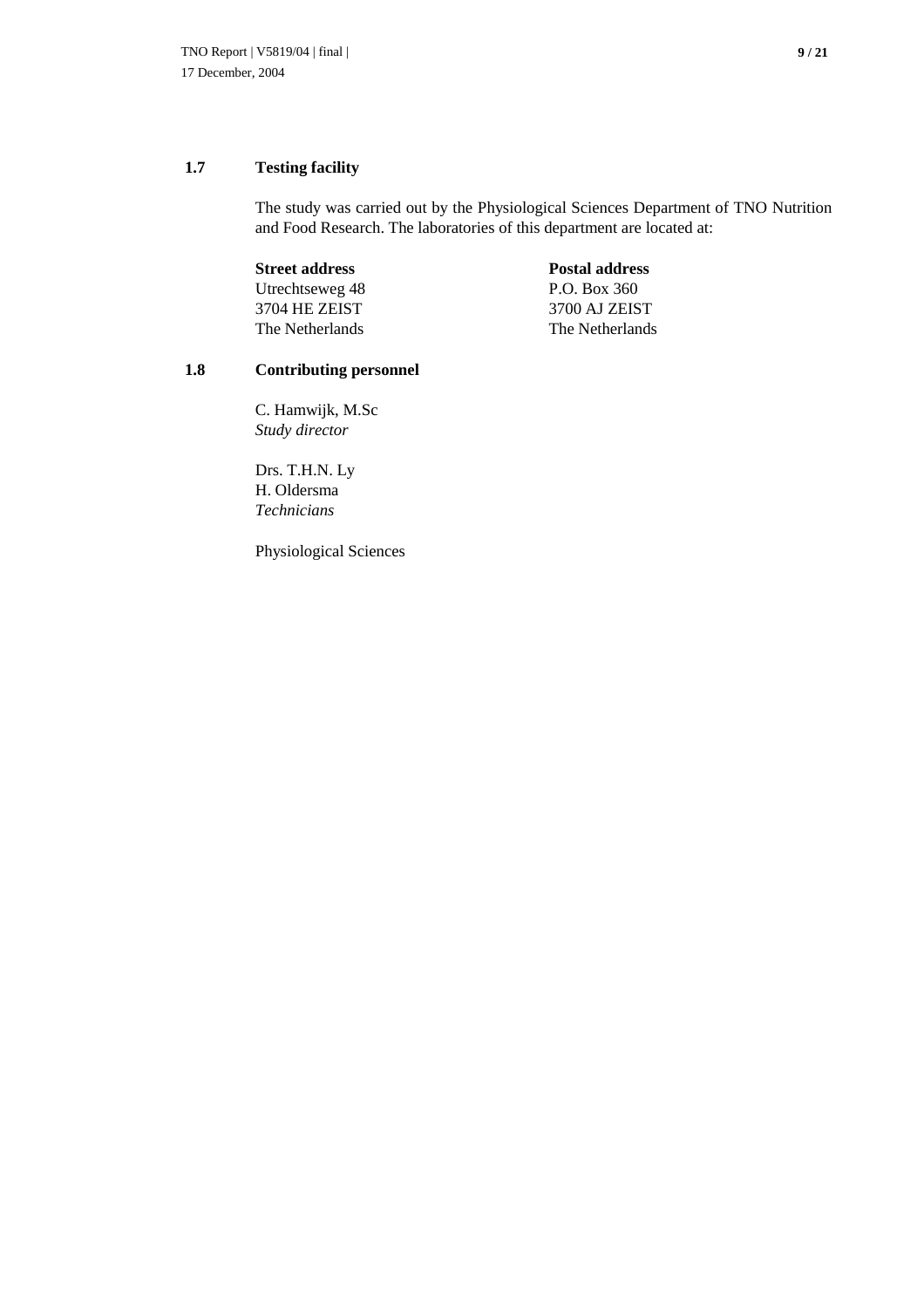# 2 Materials and methods

## **2.1 Test substance**

The following test substance was examined:

| Name                      |                | $: p\text{-xylene}$              |
|---------------------------|----------------|----------------------------------|
| Systematic name           |                | 1,4-dimethylbenzene              |
| Physical appearance       |                | colourless clear liquid          |
| Molecular formula         |                | $C_6H_4CH_3)_2$                  |
| CAS Reg. No.              |                | $106 - 42 - 3$                   |
| Lot No.                   |                | 429739/1                         |
| Purity                    | $\ddot{\cdot}$ | $≥99%$ (GC)                      |
| Impurities                |                | toluene $\leq 0.5\%$             |
|                           |                | o- and m-xylene $\leq 0.5\%$     |
| Vapour pressure           |                | 11.5 hPa at $25^{\circ}$ C       |
| LogPow                    |                | 3.15                             |
| Density                   |                | 0.86 g.cm <sup>-3</sup> at 20 °C |
| Solubility in water       | $\epsilon$     | $156 \text{ mg.} \text{m}^{-1}$  |
| <b>Expiration</b> date    |                | 27 May $2005^1$                  |
| Storage temperature       |                | room temperature                 |
| Protection from light     |                | no                               |
| TNO test substance number |                | 040085                           |
| Receipt of test substance |                |                                  |
| Date                      | ÷              | 19 May 2004                      |
| Quantity                  |                | 1 litre                          |
| Source                    |                | Sigma (Fluka)                    |

The details above have been taken from the IUCLID file and the Fluka catalog.

## **2.2 Reference substance**

The following reference substance was used:

| Name                      | 3,5-dichlorophenol                        |
|---------------------------|-------------------------------------------|
| Source                    | Aldrich                                   |
| Physical appearance       | white powder                              |
| Batch No                  | 15809KI-392                               |
| Purity                    | 97%                                       |
| Stability                 | stable under normal laboratory conditions |
| Solubility in water       | soluble                                   |
| Storage temperature       | room temperature                          |
| Protection from light     | yes                                       |
| <b>Expiration</b> date    | 12 May 2008                               |
| TNO test substance number | 030073-001                                |
|                           |                                           |

<sup>&</sup>lt;sup>1</sup> As set by TNO and agreed with the sponsor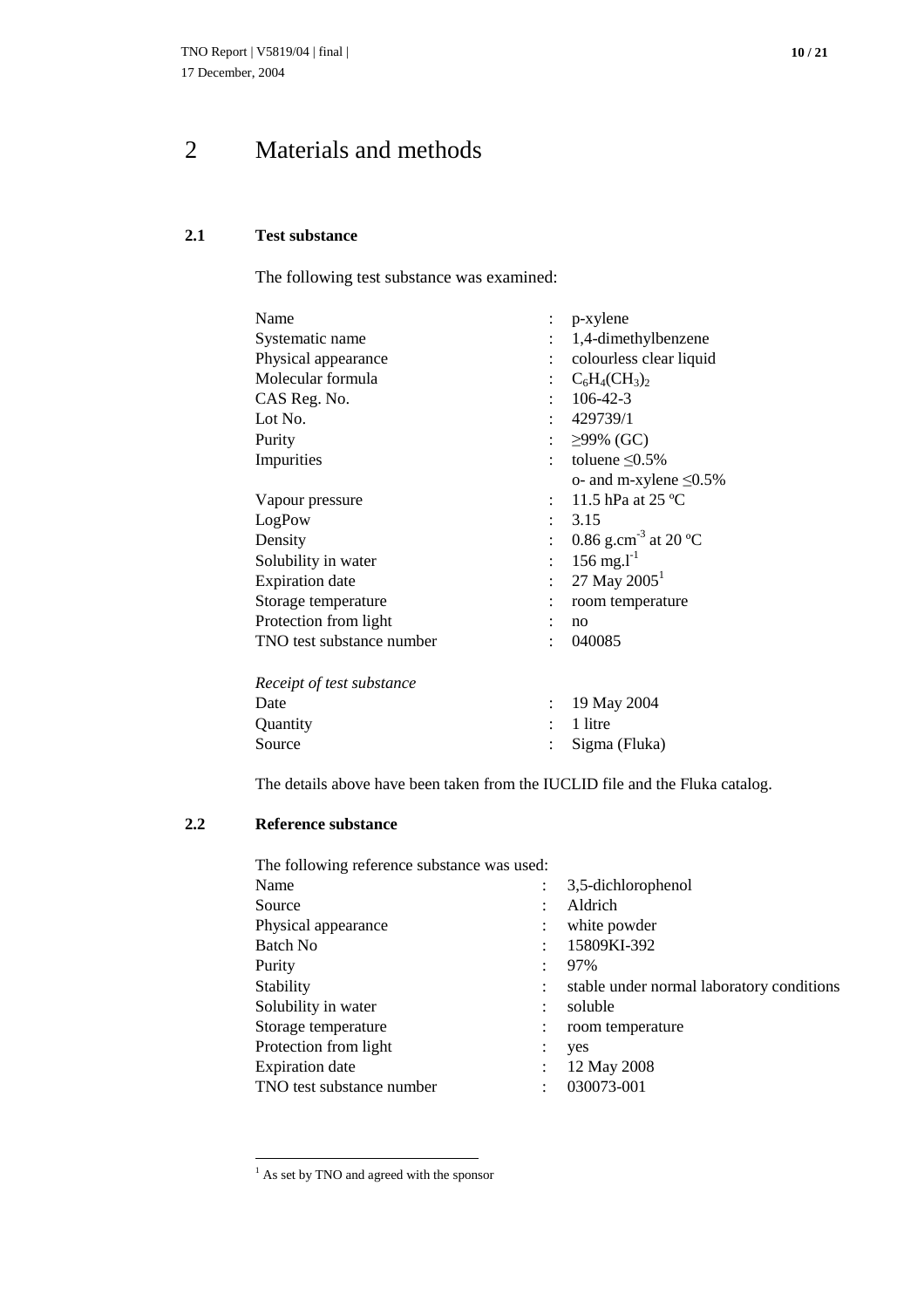### **2.3 Characterization of the activated sludge**

Approximately 15 litres of activated sludge were taken from an oxidation ditch situated at the district of Hazerswoude Dorp, the Netherlands on 13 September 2004. The oxidation ditch is used to treat domestic sewage.

A volume of 6 litres sludge was centrifuged and the supernatant was discarded. The activated sludge was washed three times by centrifugation (10 min at 2000 rpm  $=$ max. 1218 g) and re-suspended twice in tap water and twice in dilution water (section 2.4).

The dry weight of the sludge suspension was determined by drying using an infrared drier. The mixed liquor suspended solids (MLSS) content was found to be  $3.8 \text{ g}$ . The suspension was aerated vigorously, and kept at approximately 20  $^{\circ}$ C in the dark. The pH of the sludge suspension was measured to be 7.2.

Fifty ml of synthetic sewage feed (section 2.4) was added per litre of sludge suspension. The dry weight was checked in the test and resulted in 5.4 and 5.6 g. $I<sup>-1</sup>$  mixed liquor suspended solids. Before use the pH was measured to be 8.3.

### **2.4 Dilution water and synthetic sewage feed**

The (BOD) dilution water (Annex A, Table A1) was prepared according to NEN-EN 1899 - 1 [2].

The synthetic sewage feed (Annex A, Table A2) was prepared according to OECD Guideline No. 209 [1].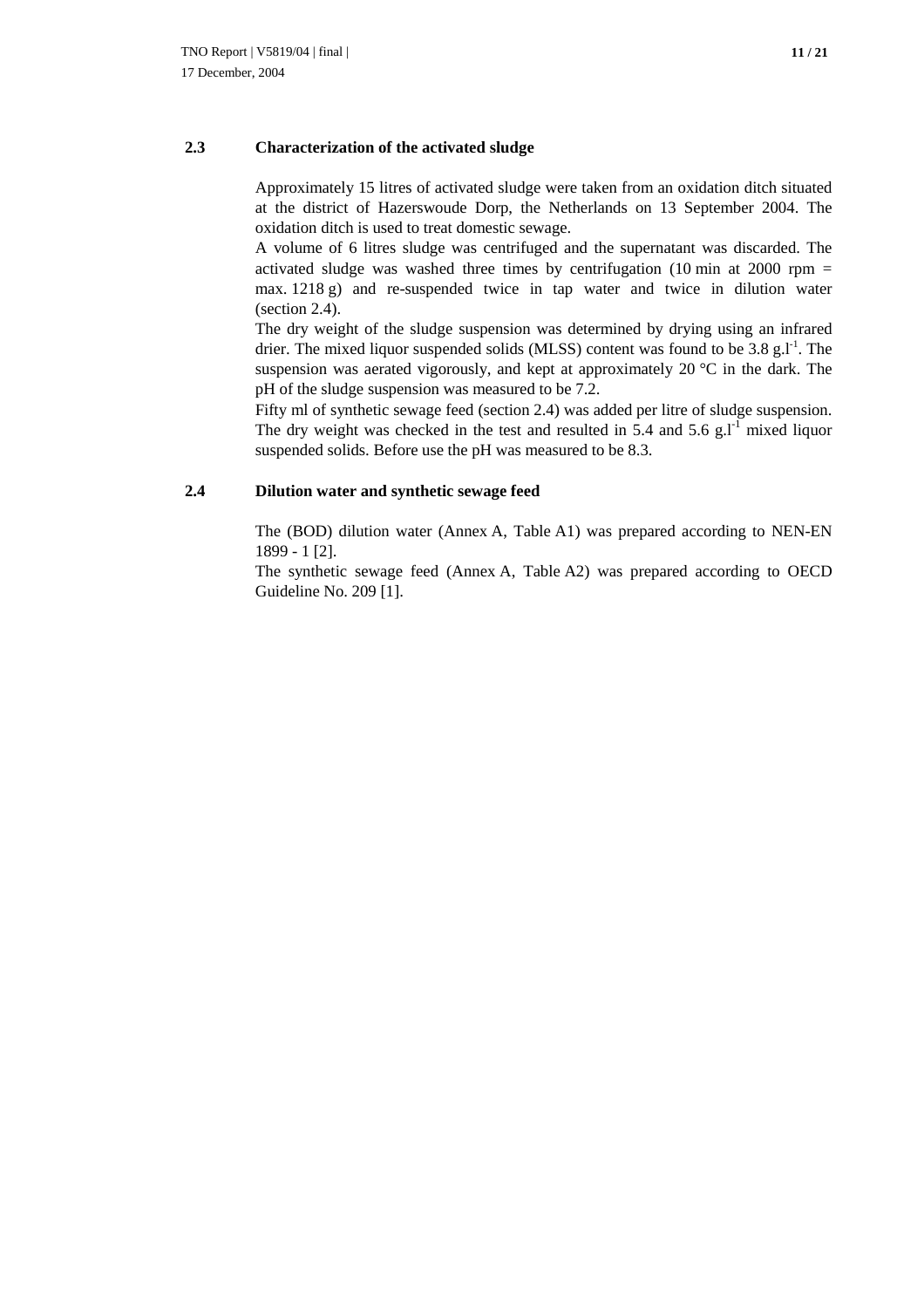### **3.1 Introduction**

The activated sludge respiration inhibition test was performed as a limit test with a test substance concentration of 157 mg. $l^{-1}$ , essentially according to the OECD Guideline No. 209 [1].

### **3.2 Preparation of the reference substance solution**

A stock solution of the reference substance was prepared according to OECD Guideline No. 209 [1] by dissolving 0.1253 g of 3,5-dichlorophenol in 5 ml 2M NaOH solution, adjusting its pH to 7.2 with 1M HCl solution, and then filling up to 250 ml with ultrapure water.

### **3.3 Preparation of test and control mixtures**

Control mixtures of 16 ml synthetic sewage feed and 284 ml dilution water were prepared in one litre glass beakers. Test mixtures were prepared by combining 16 ml synthetic sewage feed with the 91 µl of the test substance and 284 ml dilution water to a volume of 300 ml in one litre glass beakers.

The nominal (limit) concentration of p-xylene in the final suspensions was  $157 \text{ mg.} \text{J}^{-1}$ .

### **3.4 Test with the reference substance**

Three concentrations  $(5, 12 \text{ and } 30 \text{ mg.} \text{m}^{\text{-1}})$  of the reference substance 3,5-dichlorophenol were tested.

Five, twelve, and thirty ml of the stock solution of 3,5-dichlorophenol were diluted with dilution water to 284 ml, mixed with 16 ml of synthetic sewage feed and 200 ml sludge suspension, and further treated as described in the following sections.

### **3.5 Incubation**

The incubation period was started at intervals of 15 minutes when 200 ml of sludge suspension was added to the 300 ml of test or control mixture. The first and last mixture of the various samples that were incubated, were controls without the test substance. All suspensions were aerated vigorously and incubated in a climate test chamber at approximately 20 °C for exactly three hours.

### **3.6 Oxygen measurements**

After three hours of incubation, a sample of each mixture was poured into a measuring (BOD) flask (volume >200 ml) and stirred vigorously on a magnetic stirrer. An oxygen electrode (WTW Oxi2000) was inserted into the sample and the oxygen concentration in the sample was continuously measured. The oxygen concentration was recorded every minute during a period of about 10 minutes.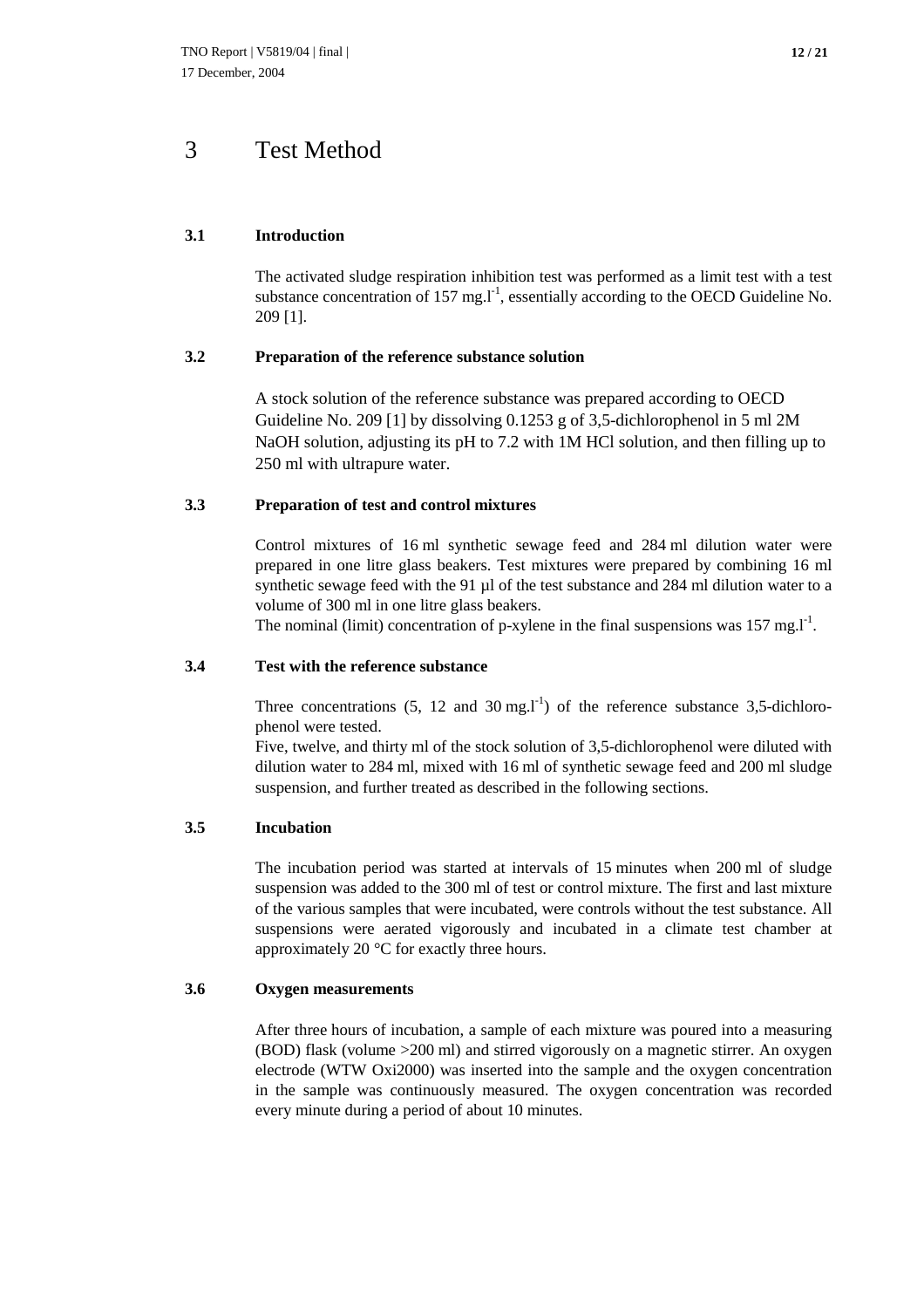## **3.7 Calculation of the results**

The respiration rate (in mg  $O_2$  per g dry weight active sludge per hour) was calculated by linear regression of the oxygen concentration meter readings in the linear part of the oxygen depletion curve, which is essentially in accordance with the OECD Guideline No. 209. The percentage inhibition was calculated according:

$$
percent inhibition = \left(1 - \frac{2R_s}{R_{c1} + R_{c2}}\right) \times 100\tag{1}
$$

where

- $R_s$  = respiration rate (mg O<sub>2</sub>.g<sup>-1</sup>.h<sup>-1</sup>) at tested concentration of test substance
- $R_{cl}$  = respiration rate (mg O<sub>2</sub>.g<sup>-1</sup>.h<sup>-1</sup>) of control 1  $R_{c2}$  = respiration rate (mg O<sub>2</sub>.g<sup>-1</sup>.h<sup>-1</sup>) of control 2

The effect of a test substance on the respiration rate of activated sludge can be expressed as an EC50 value; i.e. the concentration of the test substance that reduces the respiration rate by 50%.

The EC50 value of the reference substance was calculated by estimating the parameter 'b'of the function

$$
R\left( conc\right) = \frac{R\left( control\right)}{1 + \left( conc \, / \, EC \, 50\right)^{b}}
$$
\n<sup>(2)</sup>

in which b is a slope parameter of the dose effect function and 'conc' is the nominal test substance concentration. The estimates were maximum likelihood estimates given that the measurement error is normally distributed with a constant variance according to the method described in ref. [4].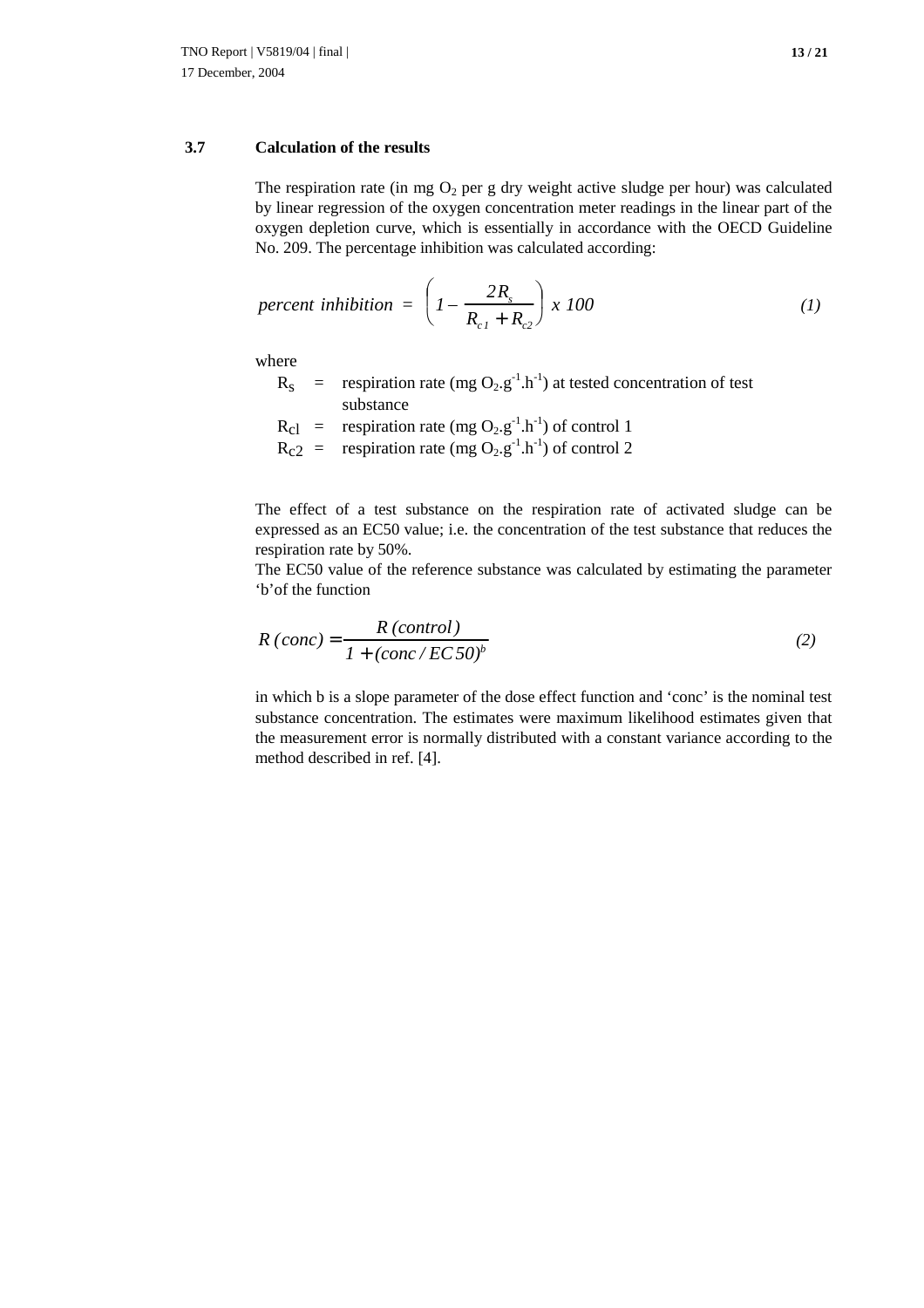# 4 Results and discussion

#### **4.1 Respiration inhibition test with p-xylene**

The dry weight determination of the sludge suspension used in the final test resulted in an average mixed liquor suspended solids content of  $5.5 \text{ g.l}^{-1}$ .

The oxygen measurements in the mixtures containing the limit concentration of the pxylene are shown in Annex B, Table B1. The calculated respiration rates, their correlation coefficients and the percentages inhibition of the respiration rate are shown in Table 1 and Annex B, Table B2.

*Table 1 Results of the activated sludge respiration inhibition test with p-xylene and the reference substance.*

| <b>Test sample</b> | <b>Nominal</b><br>concentration of<br>test substance<br>$(mg.I^{-1})$ | рH         | <b>Respiration rate</b><br>$(mg O2.g-1.h-1)$ | % inhibition     |
|--------------------|-----------------------------------------------------------------------|------------|----------------------------------------------|------------------|
| Initial control    | 0                                                                     | 8.0        | 9.6                                          |                  |
| Final control      | $\mathbf 0$                                                           | 8.1        | 10.4                                         |                  |
| p-xylene           | 157<br>157                                                            | 8.1<br>8.1 | 10.4<br>10.3                                 | $-3.9$<br>$-2.7$ |
| 3,5-dichlorophenol | 5<br>12                                                               | 8.1<br>8.1 | 5.1<br>4.0                                   | 49.5<br>60.6     |
|                    | 30                                                                    | 8.1        | 1.6                                          | 83.7             |

#### **4.2 Test with the reference substance**

The oxygen measurements in the mixtures containing the three concentrations of the reference substance are shown in Annex B, Table B1. The calculated mean respiration rates, and the percentages inhibition of the respiration rate are shown in Table 1 and Annex B, Table B2.

The EC50 of 3,5-dichlorophenol was calculated to be 5.9 mg.  $I<sup>-1</sup>$ . [o1][o2][o3]

#### **4.3 Validity criteria**

The respiration rates of the two controls of the test were found to be 9.6 and 10.4 mg  $O_2.g^{-1} \cdot h^{-1}$ , respectively. The difference between the two values amounted to 7.8 % being within the validity criterion (15%) of the OECD Guideline.

The EC50 of 3,5 -dichlorophenol was  $>5$  mg.l<sup>-1</sup> and <30 mg.l<sup>-1</sup> (section 4.2), which is also within the accepted range of the Guideline.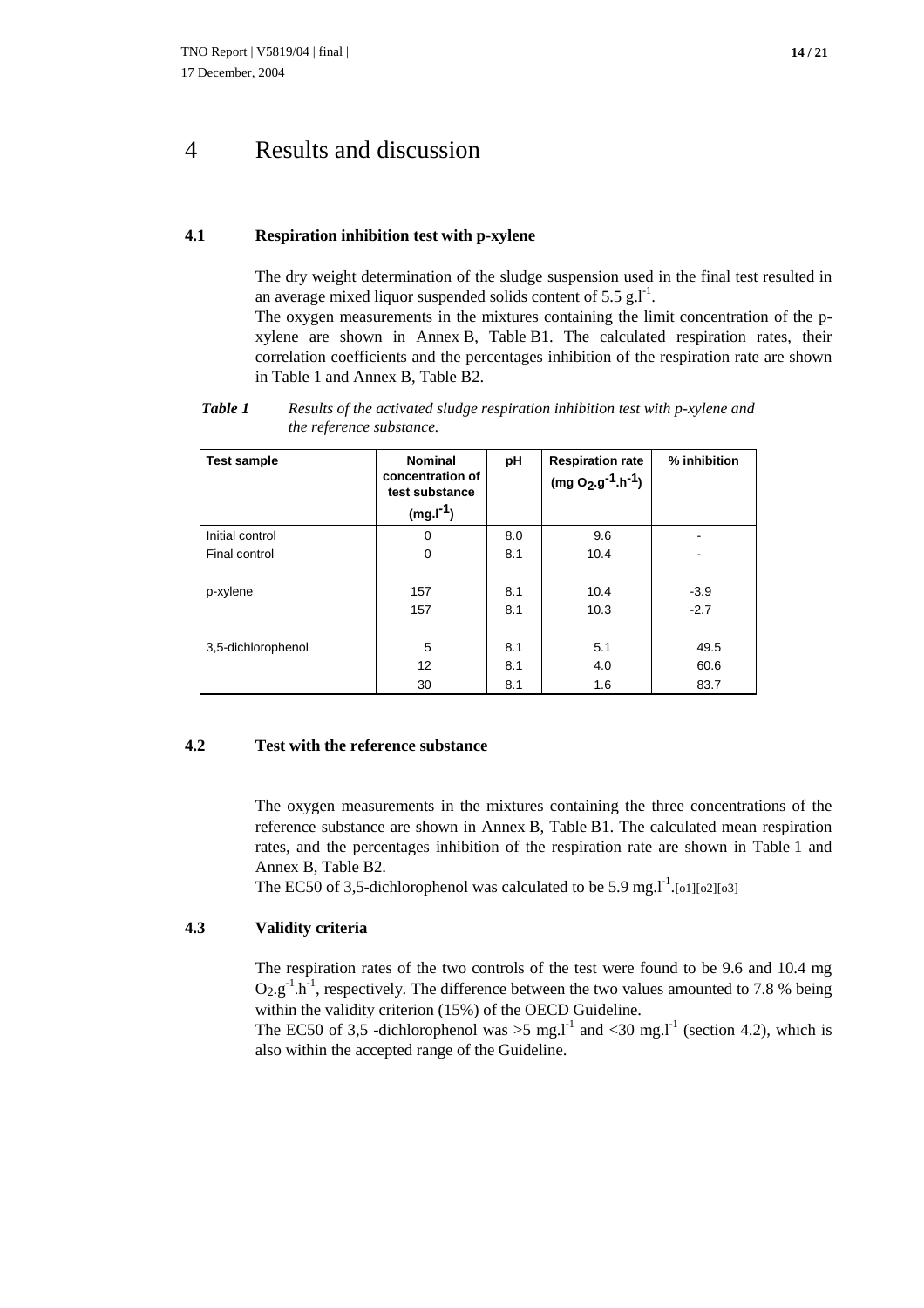# 5 Conclusion

No inhibition of the respiration rate of activated sludge was found at the limit concentration of p-xylene. The NOEC was, therefore, assessed to be the limit concentration 157 mg. $l^{-1}$ , nominally.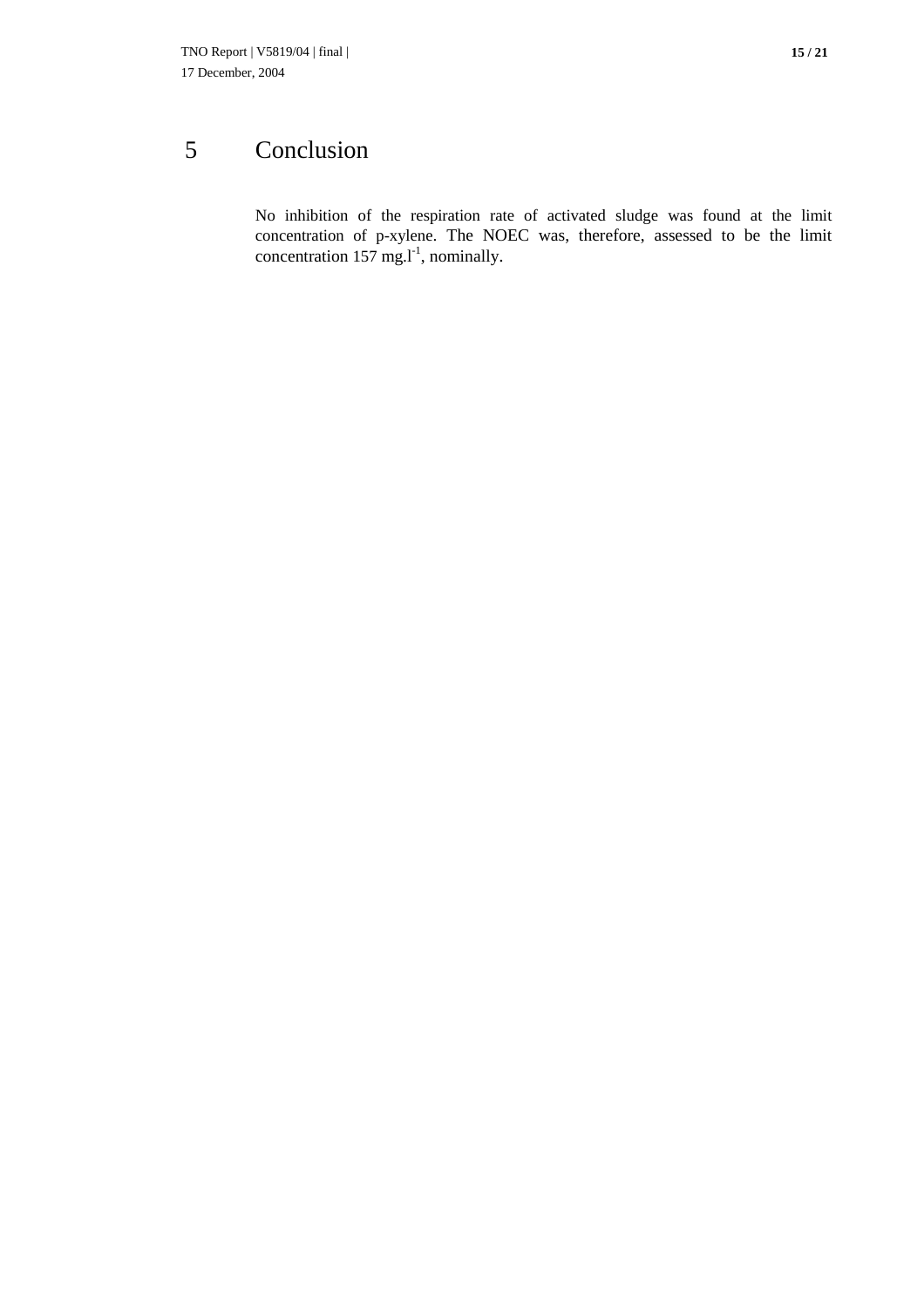# 6 References

- [1] OECD 209 *Activated Sludge. Respiration Inhibition Test.* OECD Guideline for testing of chemicals, Paris (1984).
- [2] NEN-EN 1899-1:1998 *Water - Bepaling van het biochemisch zuurstofverbruik na* n *dagen (BOD*n*) - Deel 1: Verdunnings- en entmethode met toevoeging van allylthioreum.* Nederlands Normalisatie-Instituut, Delft (1998).
- [3] *OECD Principles of Good Laboratory Practice (as revised in 1997)* Organisation for Economic Co-operation and Development (OECD), Paris, ENV/MC/CHEM(98)17.
- [4] Kooijman, S.A.L.M. *Parametric analyses of mortality rates in bioassays* Water Res. 15, 107–109 (1981).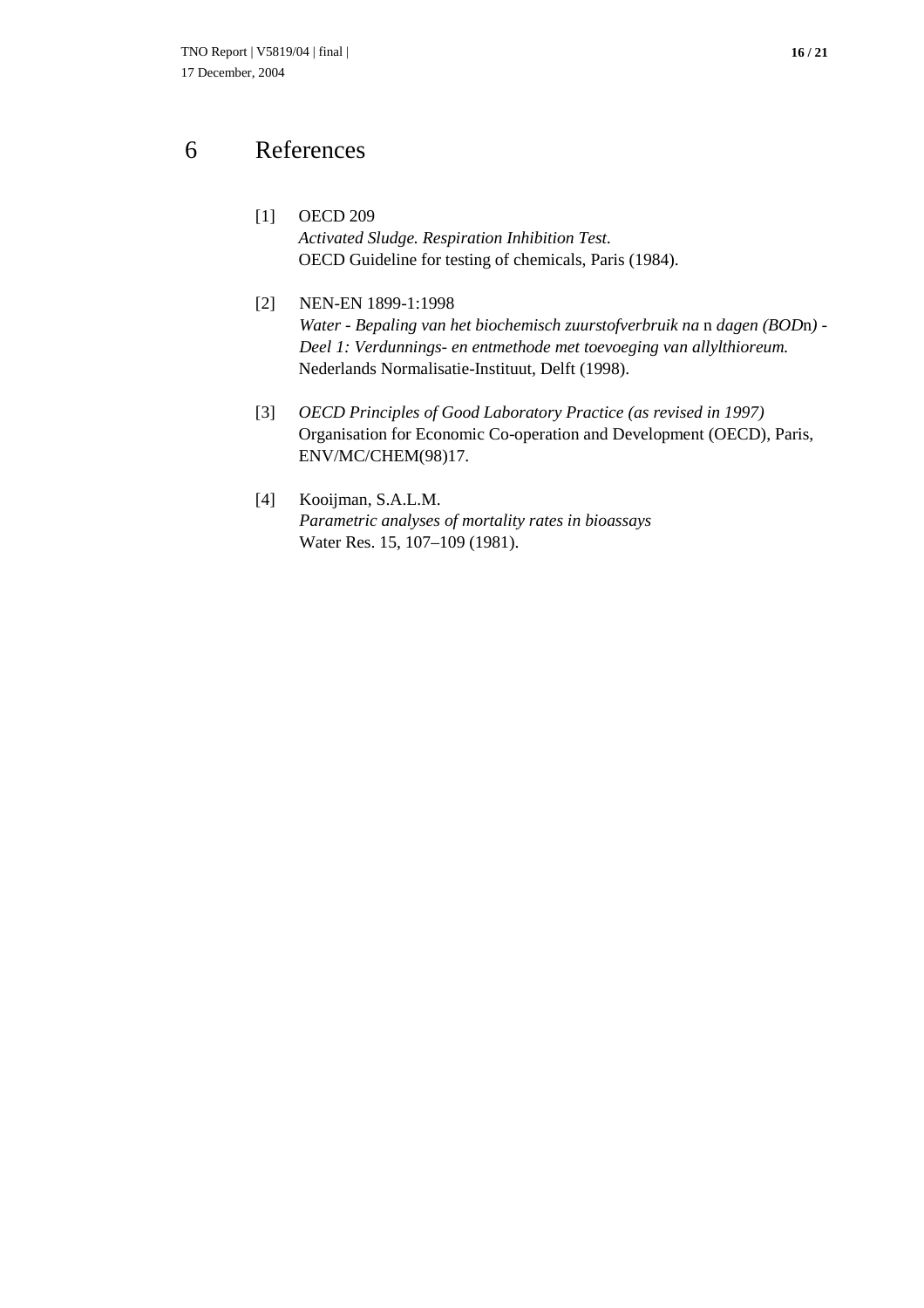# 7 Retention of records and samples

Remaining test substance will be retained for at least six months after submission of the final report; thereafter, the test substance will be discarded.

All the data generated and all other records and information relevant to the quality and integrity of the study have been filed under the study reference 5819/04 in the archives of the TNO Nutrition and Food Research, Utrechtseweg 48, 3704 HE Zeist, The Netherlands. These records will be retained for a period of at least 15 years after the cover date of this report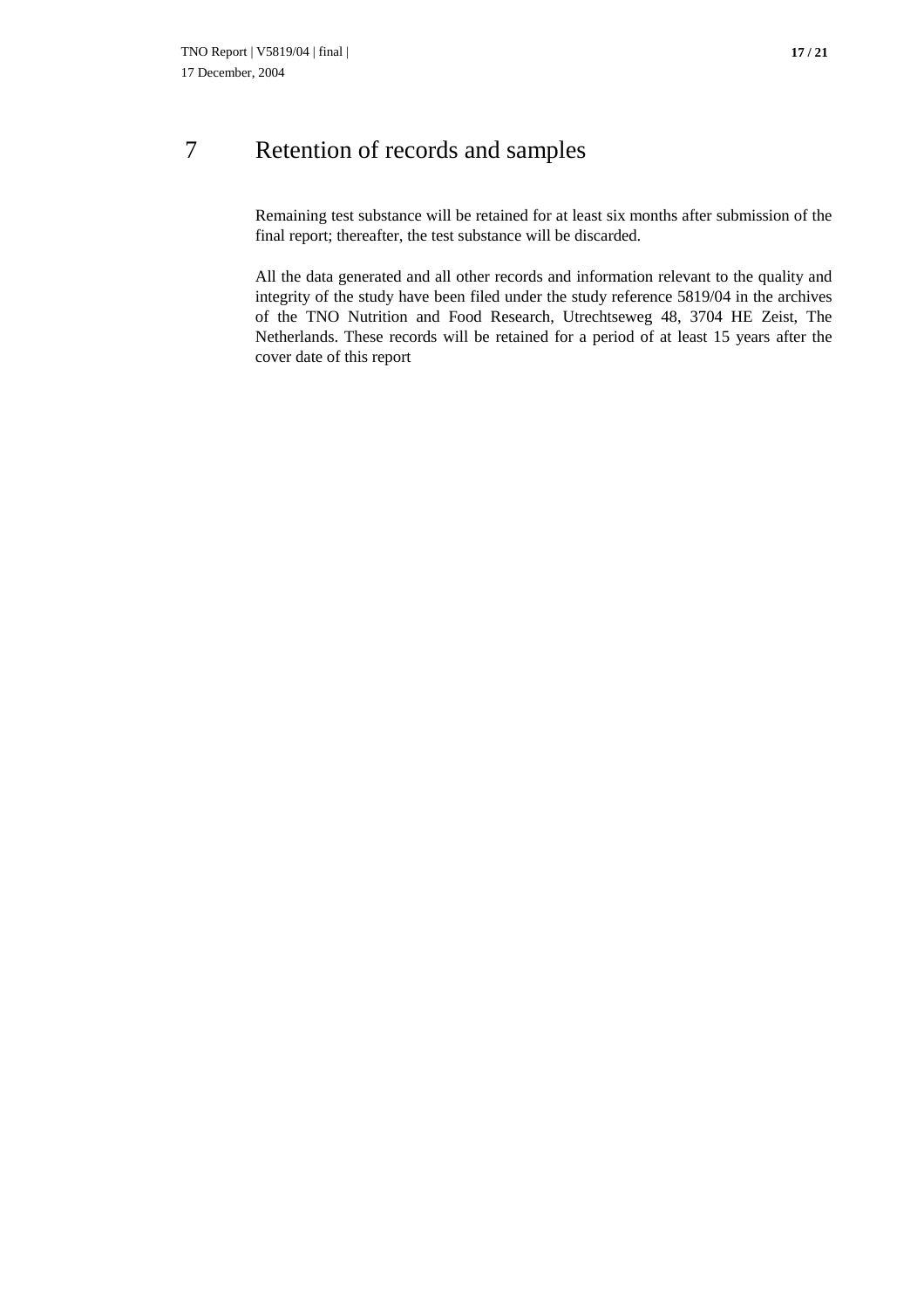# 8 Deviations from the study plan

- The incubation of the test mixtures were initiated at a time interval of 15 minutes (instead of 10). Fifteen minutes was a more realistic interval.
- At the date of the test the pH of the activated sludge was 8.3. No adjustment took place, because it would interrupt the schedule.

These deviations are considered not to have affected the results of the study.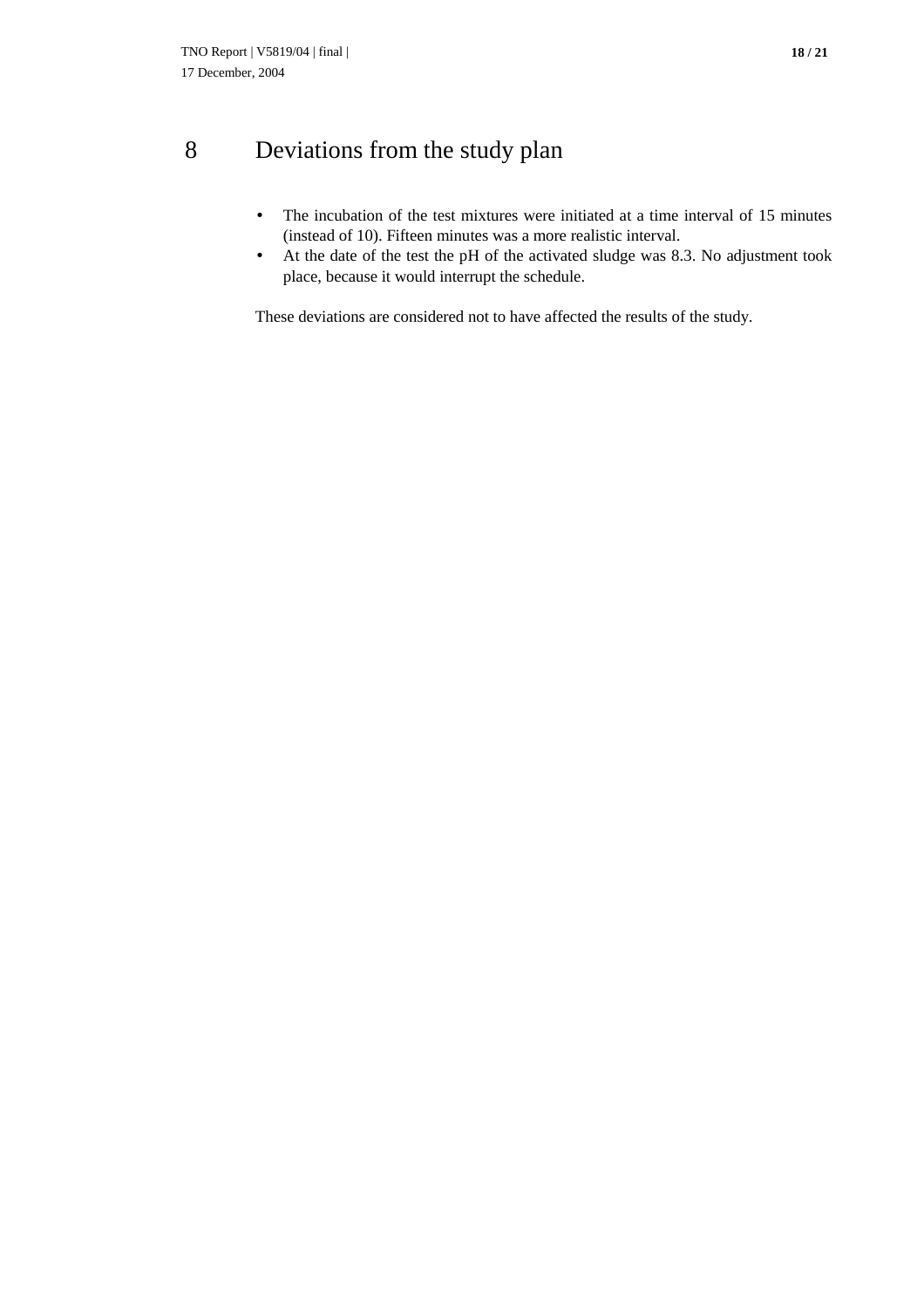# Annex A Dilution water and synthetic sewage feed

| Table A1           | Dilution water.                                                                                                                                           |                                      |                        |
|--------------------|-----------------------------------------------------------------------------------------------------------------------------------------------------------|--------------------------------------|------------------------|
|                    | Prescription according to NEN-EN 1899 - 1 [2]:                                                                                                            |                                      |                        |
| Stock A2           | $KH_2PO_4$<br>K <sub>2</sub> HPO <sub>4</sub><br>Na <sub>2</sub> HPO <sub>4</sub> .7H <sub>2</sub> O<br>NH <sub>4</sub> Cl<br>ultrapure water<br>(pH 7.2) | 2.125<br>5.44<br>8.35<br>0.42<br>250 | g<br>g<br>g<br>g<br>ml |
| Stock <sub>B</sub> | $MgSO4$ .7H <sub>2</sub> O                                                                                                                                | 2.25                                 | g                      |
|                    | ultrapure water                                                                                                                                           | 100                                  | ml                     |
| Stock C            | CaCl <sub>2</sub> .2H <sub>2</sub> O                                                                                                                      | 3.63                                 | g                      |
|                    | ultrapure water                                                                                                                                           | 100                                  | ml                     |
| Stock D            | FeCl <sub>3</sub> .6H <sub>2</sub> O                                                                                                                      | 0.025                                | g                      |
|                    | ultrapure water                                                                                                                                           | 100                                  | ml                     |

Dilution water preparation by adding 1 ml of stocks 1 to 4 to each litre of ultrapure water and store at 20°C in the dark with aeration.

*Table A2 Synthetic sewage feed.*

The following amounts of substances to be dissolved in two litres of ultrapure water, according to OECD Guideline No. 209.

| peptone                              | 32      | g              |
|--------------------------------------|---------|----------------|
| meat extract                         | 22      | g              |
| urea                                 | 6       | g              |
| NaCl                                 | 1.4     | $\mathbf{g}$   |
| CaCl <sub>2</sub> .2H <sub>2</sub> O | $0.8\,$ | $\mathbf{g}$   |
| MgSO <sub>4</sub> .7H <sub>2</sub> O | 0.4     | $\mathfrak{g}$ |
| K <sub>2</sub> HPO <sub>4</sub>      | $5.6$ g |                |
|                                      |         |                |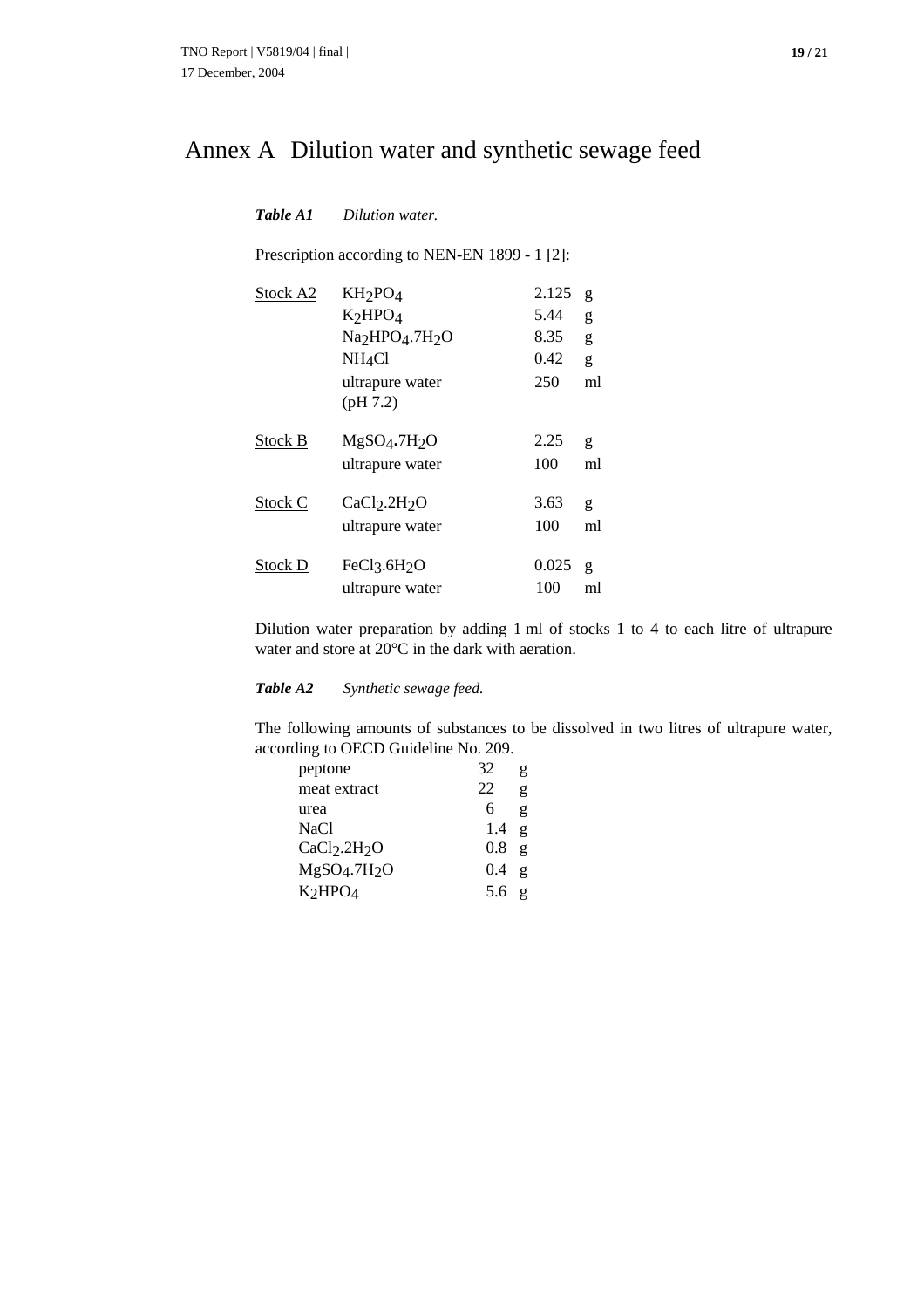# Annex B Results of the respiration inhibition test

*Table B1 Oxygen measurements (mg O<sub>2</sub>*  $I<sup>I</sup>$ *) in the respiration inhibition testing. Data were collected at a time interval of 1 minute.*

| Concentration  | at given time interval (minutes)<br>$mqO2$ . |      |      |      |      |      |      |      |      |      |      |
|----------------|----------------------------------------------|------|------|------|------|------|------|------|------|------|------|
| (mg/L)         |                                              |      |      |      |      |      | 6    |      | 8    | 9    | 10   |
| $\Omega$       | 8.00                                         | 7.42 | 7.06 | 6.73 | 6.39 | 6.04 | 5.67 | 5.31 | 4.95 | 4.59 | 4.24 |
| ref.subst. 5   | 8.14                                         | 7.81 | 7.57 | 7.40 | 7.21 | 6.96 | 6.81 | 6.65 | 6.49 | 6.33 | 6.14 |
| ref.subst. 12  | 7.95                                         | 7.75 | 7.53 | 7.40 | 7.17 | 7.10 | 7.07 | 7.66 | 6.77 | 6.59 | 6.86 |
| ref.subst. 30  | 8.27                                         | 8.72 | 8.76 | 8.71 | 8.62 | 8.57 | 8.53 | 8.47 | 8.40 | 8.35 | 8.28 |
| test subst.157 | 7.62                                         | 7.32 | 6.82 | 6.44 | 6.08 | 5.71 | 5.34 | 4.94 | 4.57 | 4.19 | 3.80 |
| test subst.157 | 8.00                                         | 7.54 | 7.17 | 6.80 | 6.44 | 6.07 | 5.69 | 5.31 | 4.92 | 4.54 | 4.14 |
|                | 7.96                                         | 7.45 | 7.06 | 6.69 | 6.32 | 5.93 | 5.55 | 5.17 | 4.79 | 4.40 | 4.01 |

**Table B2** Oxygen depletion (mg  $O_2$  *.l*<sup> $1$ </sup>) in the respiration inhibition testing. Valid data are those during *the linear part of*  $O_2$ *-depletion.* 

| Concentration  | respiration mg $O_2$ . <sup><math>\Gamma</math></sup> at given time interval (minutes) |         |         |         |         |       |         |         |         | slope    | rate     | inhibition             |         |
|----------------|----------------------------------------------------------------------------------------|---------|---------|---------|---------|-------|---------|---------|---------|----------|----------|------------------------|---------|
| (mg/L)         | 10-1                                                                                   | $1 - 2$ | $2 - 3$ | $3 - 4$ | $4 - 5$ | $5-6$ | 6-7     | $7 - 8$ | $8 - 9$ | $9 - 10$ |          | mg O <sub>2</sub> /g/h |         |
|                | 0.58                                                                                   | 0.36    | 0.33    | 0.34    | 0.35    | 0.37  | 0.36    | 0.36    | 0.36    | 0.35     | $-0.353$ | 9.6                    | 3.9%    |
| ref.subst. 5   | 0.33                                                                                   | 0.24    | 0.17    | 0.19    | 0.25    | 0.15  | 0.16    | 0.16    | 0.16    | 0.19     | $-0.186$ | 5.1                    | 49.5%   |
| ref.subst. 12  | 0.2 <sub>0</sub>                                                                       | 0.22    | 0.13    | 0.23    | 0.07    | 0.03  | $-0.59$ | 0.1     | 0.18    | $-0.27$  | $-0.145$ | 4.0                    | 60.6%   |
| ref.subst. 30  | $-0.45$                                                                                | $-0.04$ | 0.05    | 0.09    | 0.05    | 0.04  | 0.06    | 0.07    | 0.05    | 0.07     | $-0.060$ | 1.6                    | 83.7%   |
| test subst.157 | 0.3                                                                                    | 0.5     | 0.38    | 0.36    | 0.37    | 0.37  | 0.4     | 0.37    | 0.38    | 0.39     | $-0.382$ | 10.4                   | $-3.9%$ |
| test subst.157 | 0.46                                                                                   | 0.37    | 0.37    | 0.36    | 0.37    | 0.38  | 0.38    | 0.39    | 0.38    | 0.4      | $-0.378$ | 10.3                   | $-2.7%$ |
|                | 0.54                                                                                   | 0.39    | 0.37    | 0.37    | 0.39    | 0.38  | 0.38    | 0.38    | 0.39    | 0.39     | $-0.382$ | 10.4                   | $-3.9%$ |



*Figure B1 Concentration-effect curve of the effect of 3,5-dichlorophenol on activated sludge respiration rate.*